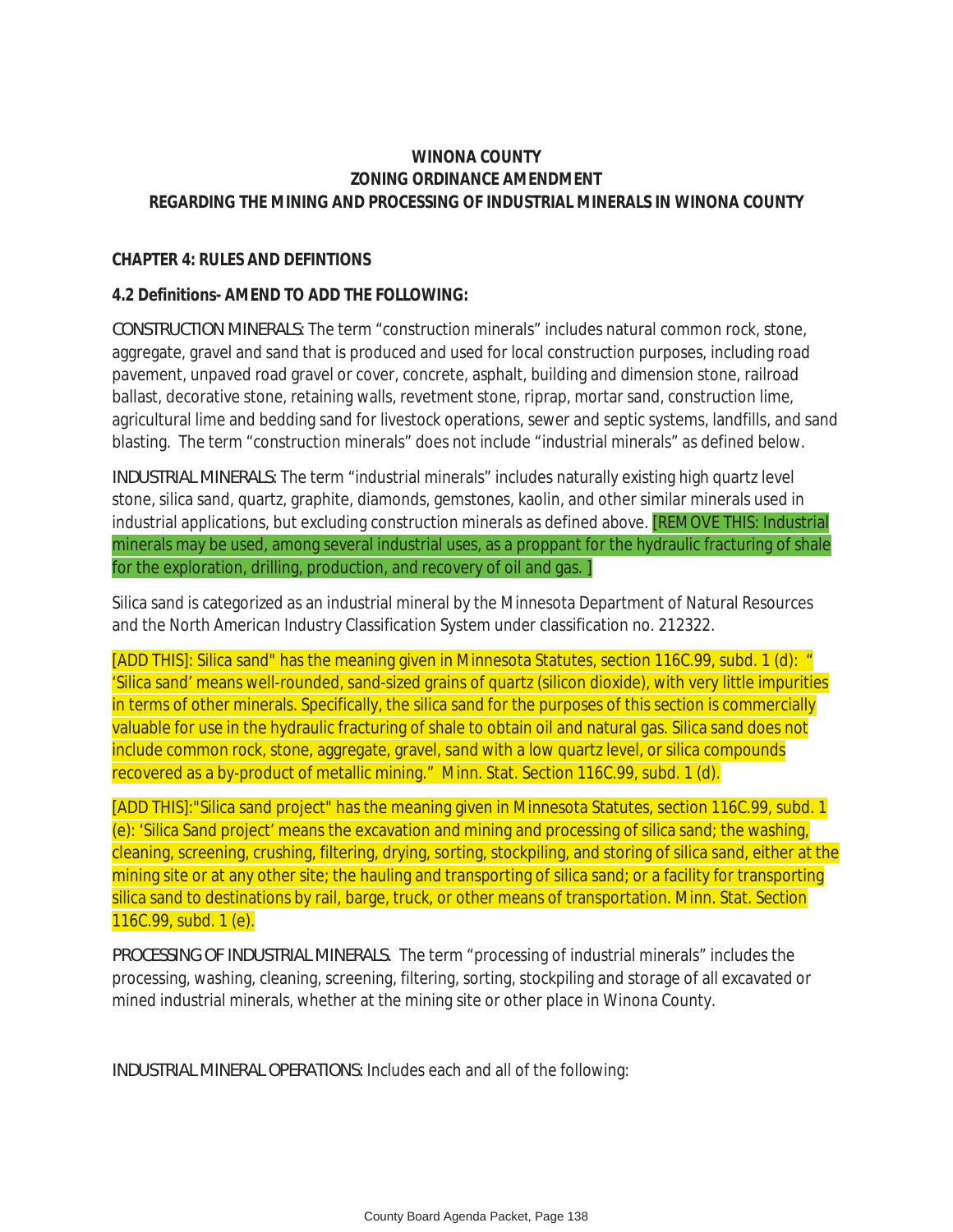- (a) Excavation, extracting, and mining, including but not limited to any process or method of digging, excavating, mining, drilling, blasting, tunneling, dredging, stripping or removing industrial minerals from the land surface or underground. Excavation, extraction, and mining applies to all activities occurring at excavation, extraction, or mining sites, including sites commonly identified as quarries and sand or extraction pits within Winona County that are under the jurisdiction of Winona County Zoning authority.
- (b) Processing, including but not limited to preparation, processing, washing, cleaning, screening, filtering, crushing, drying, sorting, and refining of all excavated, mined, stockpiled, stored, or other industrial minerals either at the mining site or at another site within Winona County.
- (c) Storing or stockpiling of all excavated, extracted mined, or other industrial minerals either at the mining site or at any other site within Winona County.
- (d) Hauling or transport, including but not limited to the loading, unloading, transfer, hauling, moving and transporting of industrial minerals extracted from a mine located in Winona County that are at that mining site, a transfer facility, or other site within Winona County by truck, or other means of transport [NOTE CHANGES MADE IN THIS SECTION TO AVOID INTERSTATE COMMERCE PROHIBITIONS].

REPLACE THE DEFINITION OF "MINING" TO THE FOLLOWING:

EXCAVATION, EXTRACTION, AND MINING: The terms "excavation, extraction, and mining" include but are not limited to (i) any process or method of digging, excavating, mining, drilling, blasting, tunneling, dredging, stripping, or removing metals, minerals, or materials from the land surface or underground, (ii) the processing, washing, cleaning, screening, filtering, sorting, stockpiling and storage or all excavated, extracted, or mined minerals and materials, and (iii) the removal and transportation of all excavated, extracted and mined minerals and materials. The terms "excavation, extraction, and mining" apply to all activity occurring at excavation, extraction, or mining sites, including sites identified as quarries and sand pits.

# **CHAPTER 9.10 EXTRACTION PITS/LAND ALTERATIONS-AMEND THE FOLLOWING SECTIONS TO READ AS FOLLOWS:**

## **AMEND 9.10 TO READ AS FOLLOWS:**

## **CHAPTER 9.10 EXCAVATION, EXTRACTION PITS, MINING AND LAND ALTERATIONS**

**9.10. A. PURPOSE:** Winona County developed and adopted an extensive comprehensive land use plan in 2014. The Comprehensive Plan requires Winona County to among, other things, recognize the cultural and economic importance of agriculture to the community, support, maintain and sustain the vitality of family farms, promoting policies that support Winona County's strong tradition of locally owned agricultural operations and the administration of best management practices that consider the conservation of soil, water quality, economic viability, innovative practices, the promotion of local food systems and the stewardship of the land and its resources to retain the viability of agriculture for future generations. The Comprehensive Plan also requires Winona County to value the importance of sound environmental practices that promote the efficient use of all natural resources. The use of resources should promote responsible stewardship through sound conservation practices, regulate exploration and drilling operations to minimize pollution problems and the impact on agricultural areas and